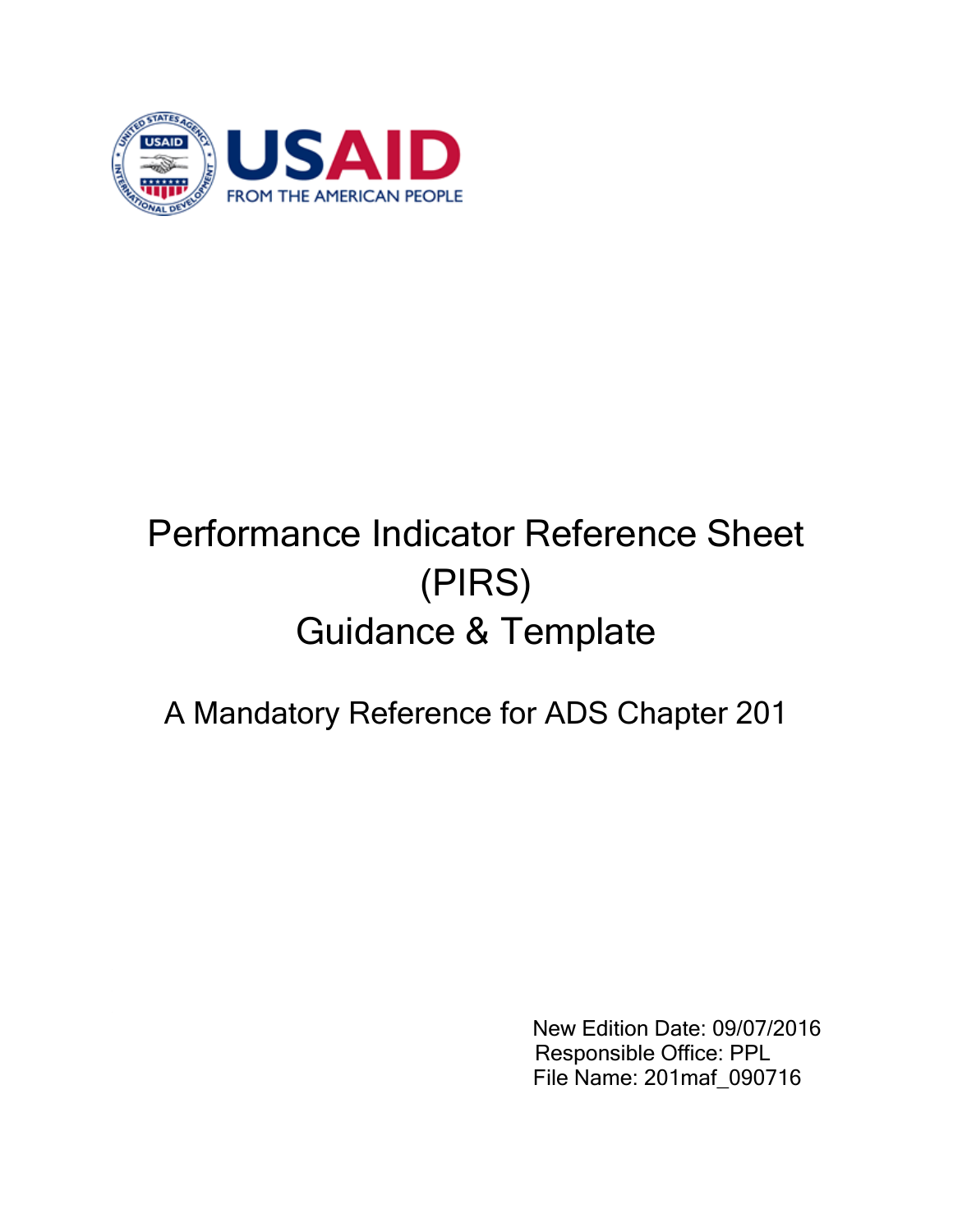A Performance indicator reference sheet (PIRS) is a tool USAID uses to define performance indicators; it is key to ensuring indicator data quality and consistency. A PIRS is required for all performance indicators and must be complete within three months of the start of indicator data collection. When possible, a PIRS should be complete prior to data collection to ensure the indicator and its data collection methodology are clearly defined. This is critical to promote data quality. A PIRS must be consistent across all activities collecting data for the same indicator within a single Mission or Washington OU. An indicator's PIRS must be accessible by relevant Mission or Washington OU staff using that indicator and shared with partners who will be collecting data for that indicator.

The first part of this document includes a table describing the reference information required along with an explanation. All fields are required unless specifically noted as "optional." The second part of this document provides a blank template to be used to complete a PIRS for a performance indicator.

Note: Foreign assistance standard indicators are pre-defined and each standard indicator has a reference sheet associated. The standard foreign assistance indicator reference sheet does not include all the ADS required fields of information. When standard indicators are used, all required reference information must be completed in the PIRS. In addition, information should be added that is specific to the local context and will aid in data collection.

| <b>PIRS Content</b>                                                                                                                             |                                                                                                                                                                                                                                                                                                                                                                          |  |
|-------------------------------------------------------------------------------------------------------------------------------------------------|--------------------------------------------------------------------------------------------------------------------------------------------------------------------------------------------------------------------------------------------------------------------------------------------------------------------------------------------------------------------------|--|
| <b>Required Reference</b><br><b>Information</b>                                                                                                 | <b>Definition/Guidance</b>                                                                                                                                                                                                                                                                                                                                               |  |
| <b>Name of Indicator</b>                                                                                                                        | The full and complete name of the indicator must be<br>specified. If the indicator is a foreign assistance<br>standard indicator, also include the indicator number.                                                                                                                                                                                                     |  |
| <b>Name of Result Measured</b>                                                                                                                  | The name of result(s) being measured must be<br>designated. If the result has a number that<br>corresponds to a Results Framework or Logic Model,<br>this number should be included as well (e.g.,<br>Intermediate Result 2.1: Business Enabling<br>Environment Improved).                                                                                               |  |
| Is this a PPR Indicator? Y/N<br>If Yes, note which years the<br>indicator will be reported<br>If Yes, link to a foreign<br>assistance framework | Whether the indicator will be reported in the<br>Performance Plan and Report (PPR) must be<br>specified. If the indicator has been specified as a PPR<br>indicator, then note which years it is expected to be<br>reported to the PPR and the relevant program<br>objective, area, element, and sub-element of the<br>foreign assistance standardized program structure. |  |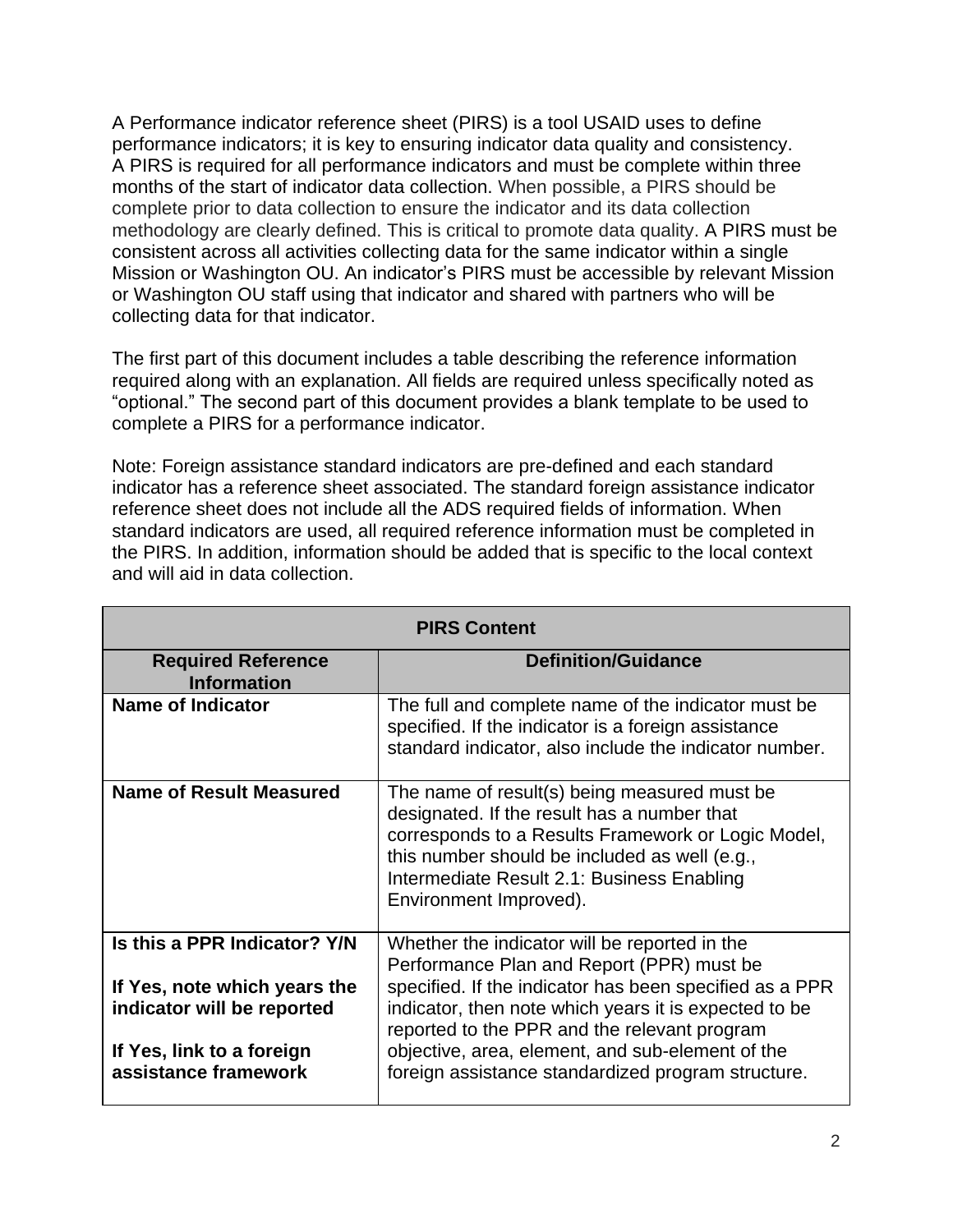| <b>PIRS Content</b>                             |                                                                                                                                                                                                                                                                                                                                                                                                                                |
|-------------------------------------------------|--------------------------------------------------------------------------------------------------------------------------------------------------------------------------------------------------------------------------------------------------------------------------------------------------------------------------------------------------------------------------------------------------------------------------------|
| <b>Required Reference</b><br><b>Information</b> | <b>Definition/Guidance</b>                                                                                                                                                                                                                                                                                                                                                                                                     |
| <b>Precise Definition(s)</b>                    | Indicator definitions must clearly explain all terms and<br>elements of the indicator to ensure consistent<br>interpretation and that intended measurements are<br>reliably collected.                                                                                                                                                                                                                                         |
|                                                 | Vague terms (e.g. "effective," "quality," "youth,"<br>"vulnerable") must be defined. Indicators that pertain<br>to populations, geographic areas, or scores should<br>include specified parameters or range. An equation or<br>description of any calculations required to derive the<br>data must be included. If the indicator is a percentage<br>or ratio, there must be a description of the numerator<br>and denominator. |
| <b>Unit of Measure</b>                          | Unit of measure (e.g., number of hours, percent of<br>households) must be indicated. Minimum or maximum<br>values should be included, if applicable. Indicate if the<br>number is cumulative or specific to the reporting<br>frequency.                                                                                                                                                                                        |
| Data Type                                       | Data types should be indicated. Data types include,<br>but are not limited to the following:                                                                                                                                                                                                                                                                                                                                   |
|                                                 | Integer: A whole number having no decimal places<br>(e.g., number of people trained).                                                                                                                                                                                                                                                                                                                                          |
|                                                 | Decimal: Define if the number is expected to have<br>a decimal and how many decimal places must be<br>tracked (e.g., average time to export goods along<br>trade corridor).                                                                                                                                                                                                                                                    |
|                                                 | Percentage: Both numerator and denominator must<br>be defined (e.g., percent of learners who<br>demonstrate reading fluency and comprehension.<br>Numerator: Number of learners who demonstrate<br>reading fluency and comprehension. Denominator:<br>Total number of learners.).                                                                                                                                              |
|                                                 | Proportion/Ratio: Both numerator and denominator<br>must be defined (e.g., Infant mortality rate.<br>Numerator: number of deaths of children less than<br>1 year old. Denominator: 1,000 live births.).                                                                                                                                                                                                                        |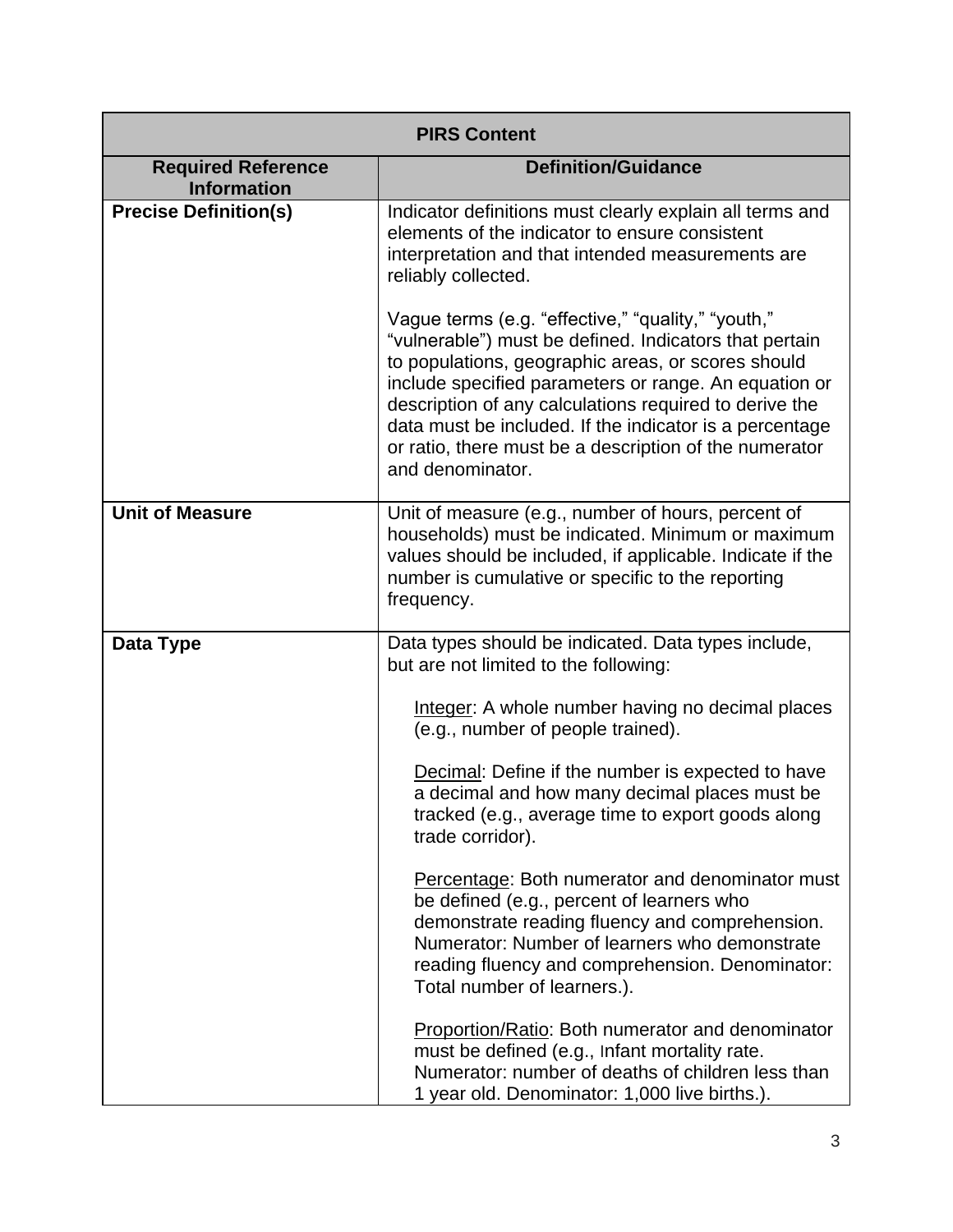| <b>PIRS Content</b>                                  |                                                                                                                                                                                                                                                                                                                                                                                                                                                      |
|------------------------------------------------------|------------------------------------------------------------------------------------------------------------------------------------------------------------------------------------------------------------------------------------------------------------------------------------------------------------------------------------------------------------------------------------------------------------------------------------------------------|
| <b>Required Reference</b><br><b>Information</b>      | <b>Definition/Guidance</b>                                                                                                                                                                                                                                                                                                                                                                                                                           |
|                                                      | Currency: Must include a conversion to USD rate,<br>rate source, and date (e.g., price of wheat).                                                                                                                                                                                                                                                                                                                                                    |
| Disaggregated by                                     | List any planned ways of disaggregating the data and<br>note why this disaggregation is necessary and useful.                                                                                                                                                                                                                                                                                                                                        |
|                                                      | Sex: Performance indicators must be<br>disaggregated by sex when measuring person-<br>level data.                                                                                                                                                                                                                                                                                                                                                    |
|                                                      | Geography: It is recommended that indicator data<br>be disaggregated by a geographic level that is<br>feasible and useful for management purposes.                                                                                                                                                                                                                                                                                                   |
| <b>Rationale for the Indicator</b><br>(optional)     | Briefly describe why this particular indicator was<br>selected to measure the intended result and how it will<br>be useful for managing performance. It is<br>recommended that both a use and user for the<br>indicator data are identified here.                                                                                                                                                                                                    |
| <b>Data Source</b>                                   | Specific sources of data must be identified. If data are<br>from third-party sources such as a government<br>ministry or international organization, include the<br>location/link to the source. If data are collected by<br>implementing partners, specify where the partner is<br>getting the data. It is critical that sources be specific<br>and detailed to ensure that data collection is<br>consistent and verification is possible.          |
| <b>Method of Data Collection</b><br>and Construction | Tools, methods, and procedures for collecting raw<br>data must be described. Examples include document<br>review, structured interviews, focus group interviews,<br>written survey, ledger of patients, etc. If the indicator is<br>an index or composite indicator, describe the<br>procedure or formula for construction or calculation.<br>Include information about who collects the raw data<br>and where it is stored before it gets to USAID. |
| <b>Reporting Frequency</b>                           | How often and when data will be reported to USAID<br>must be specified. Most common reporting<br>frequencies are quarterly, semiannual, and annual.                                                                                                                                                                                                                                                                                                  |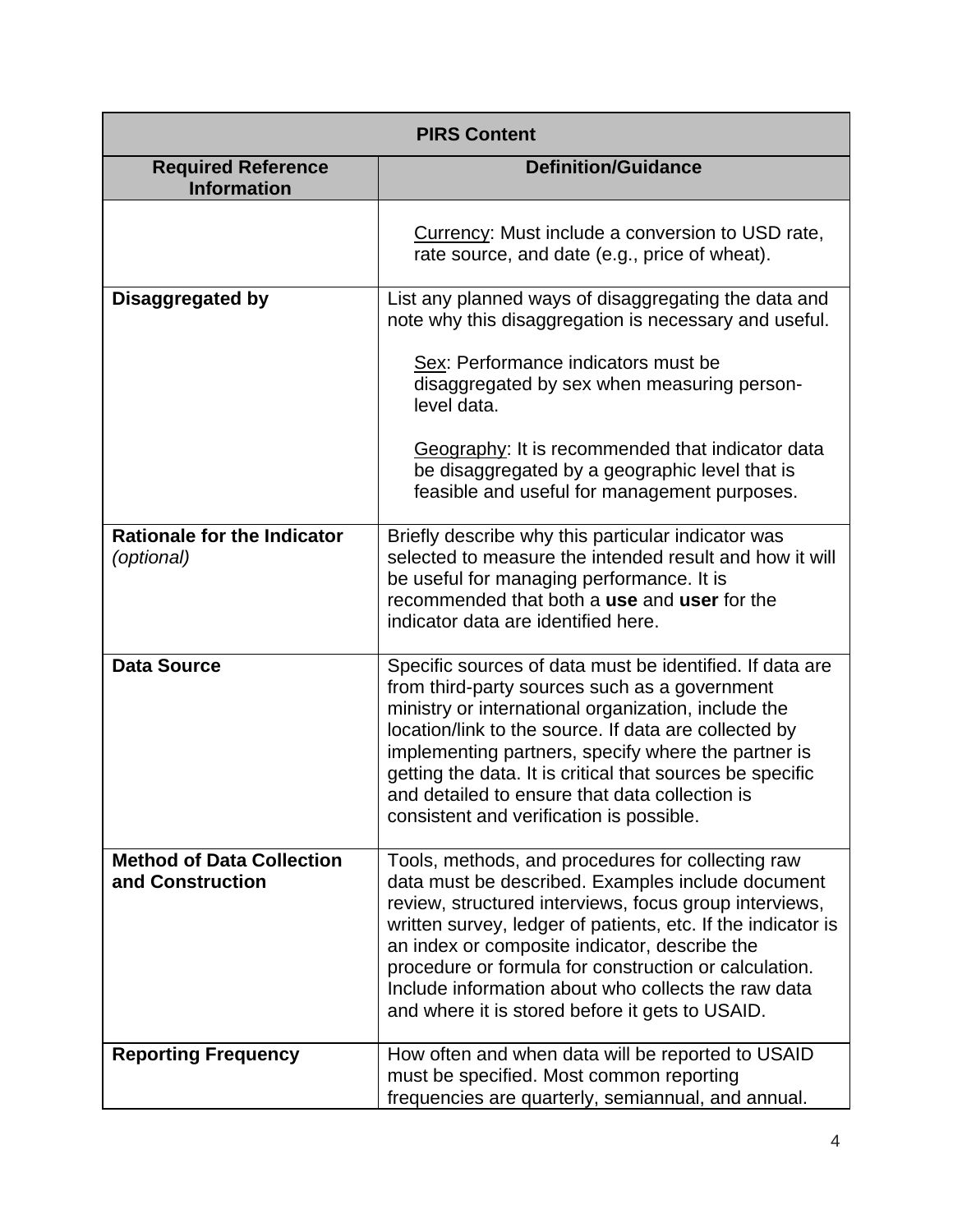| <b>PIRS Content</b>                                                              |                                                                                                                                                                                                                                                                                                                                                     |
|----------------------------------------------------------------------------------|-----------------------------------------------------------------------------------------------------------------------------------------------------------------------------------------------------------------------------------------------------------------------------------------------------------------------------------------------------|
| <b>Required Reference</b><br><b>Information</b>                                  | <b>Definition/Guidance</b>                                                                                                                                                                                                                                                                                                                          |
|                                                                                  | The reporting frequency must be the same for every<br>instance of the indicator (i.e., individual indicators<br>being reported by multiple sources must not have<br>different reporting frequencies). It is recommended<br>that reporting frequency remain constant throughout<br>the life of the indicator.                                        |
| Individual(s) Responsible<br>at USAID                                            | Specific staff member(s) directly responsible for the<br>data must be identified. It is recommended that the<br>specific position title be used rather than the<br>employee's name (e.g., COR of X contract, or<br>Environment Project team lead).                                                                                                  |
| <b>Baseline Timeframe</b>                                                        | The timeframe (month/year) that will serve as the<br>baseline value for the indicator must be stated. If<br>baselines have not been set, identify when and how<br>this will be done. If it is expected that this indicator will<br>have a rolling baseline, the dates when the baselines<br>are expected to take place should be noted.             |
| <b>Rationale for Targets</b><br>(optional)                                       | Explain the general basis on which targets are set for<br>the indicator (e.g., identify specific trends to make<br>reasonable projections based on anticipated level of<br>effort and resources).                                                                                                                                                   |
| <b>Dates of Data Quality</b><br><b>Assessments (DQA)</b><br>and name of reviewer | Dates of each DQA must be indicated as well as the<br>name of the corresponding USAID staff member<br>responsible for the review.                                                                                                                                                                                                                   |
| <b>Date of Future DQAs</b><br>(optional)                                         | Date of future planned DQAs should be indicated.                                                                                                                                                                                                                                                                                                    |
| <b>Known Data Limitations</b>                                                    | Any major data limitations must be indicated. Plans on<br>how to address these limitations should be stated.<br>Data limitations can be derived from the DQA<br>summary and include the following indicator quality<br>issues: Validity, Reliability, Timeliness, Precision, and<br>Integrity. Any additional limitations should also be<br>listed. |
| <b>Changes to Indicator</b>                                                      | Changes to an indicator that substantively affect<br>indicator reference information must be documented<br>and justified. This includes, but is not limited to:                                                                                                                                                                                     |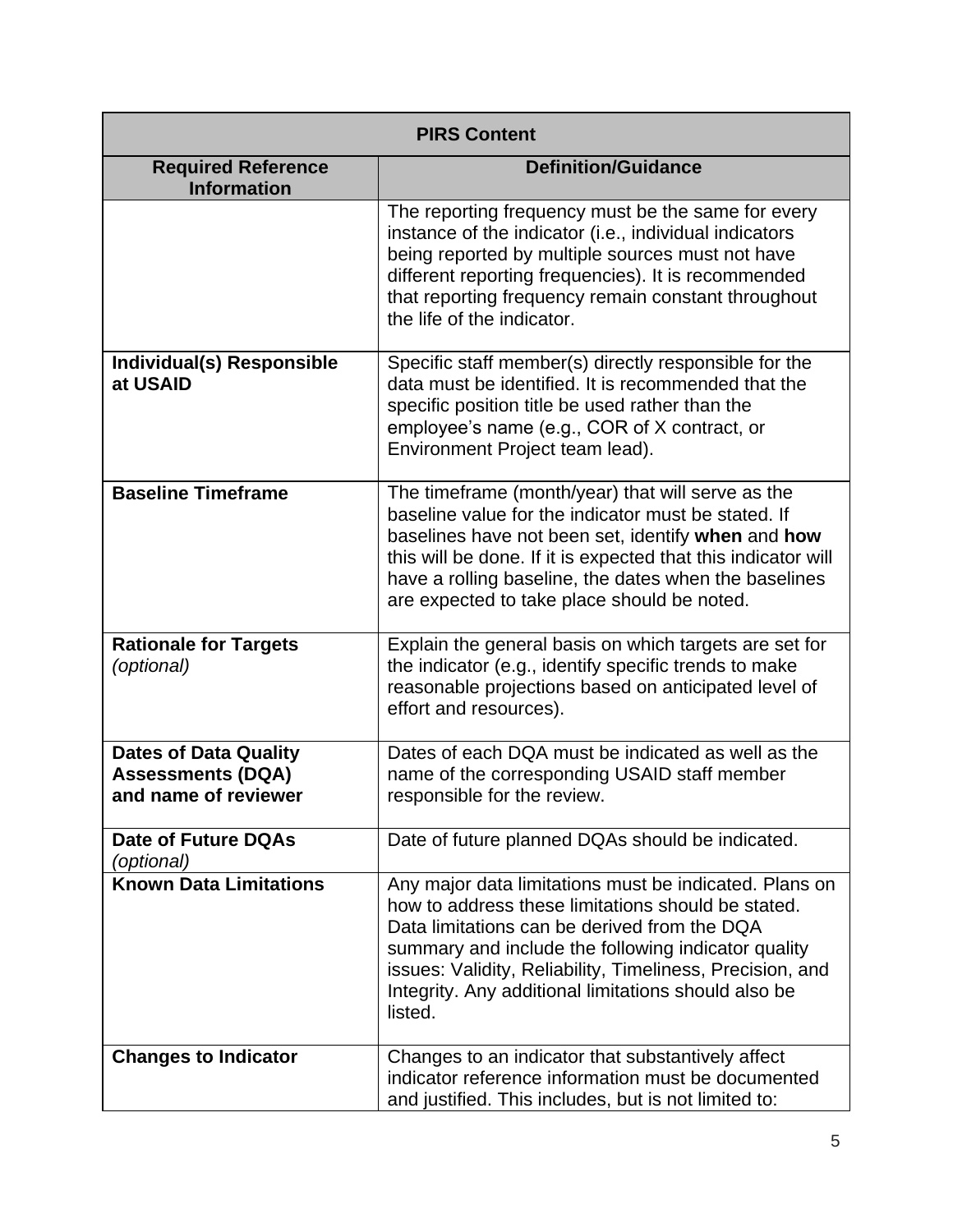| <b>PIRS Content</b>                             |                                                                                                                                |  |
|-------------------------------------------------|--------------------------------------------------------------------------------------------------------------------------------|--|
| <b>Required Reference</b><br><b>Information</b> | <b>Definition/Guidance</b>                                                                                                     |  |
|                                                 | changes to the definition, reporting frequency, data<br>collection methodology, data construction, and<br>indicator name.      |  |
|                                                 | Documentation must include detailed information on<br>the changes made, the date the change was made,<br>and justification.    |  |
|                                                 | This space is not the place to note changes in the<br>indicator actual data.                                                   |  |
| <b>Other Notes</b><br>(optional)                | Use this space as needed.                                                                                                      |  |
| <b>This Sheet Last Updated On:</b>              | MM/DD/YY<br>To avoid version control problems, type the date of the<br>most recent revision or update to this reference sheet. |  |